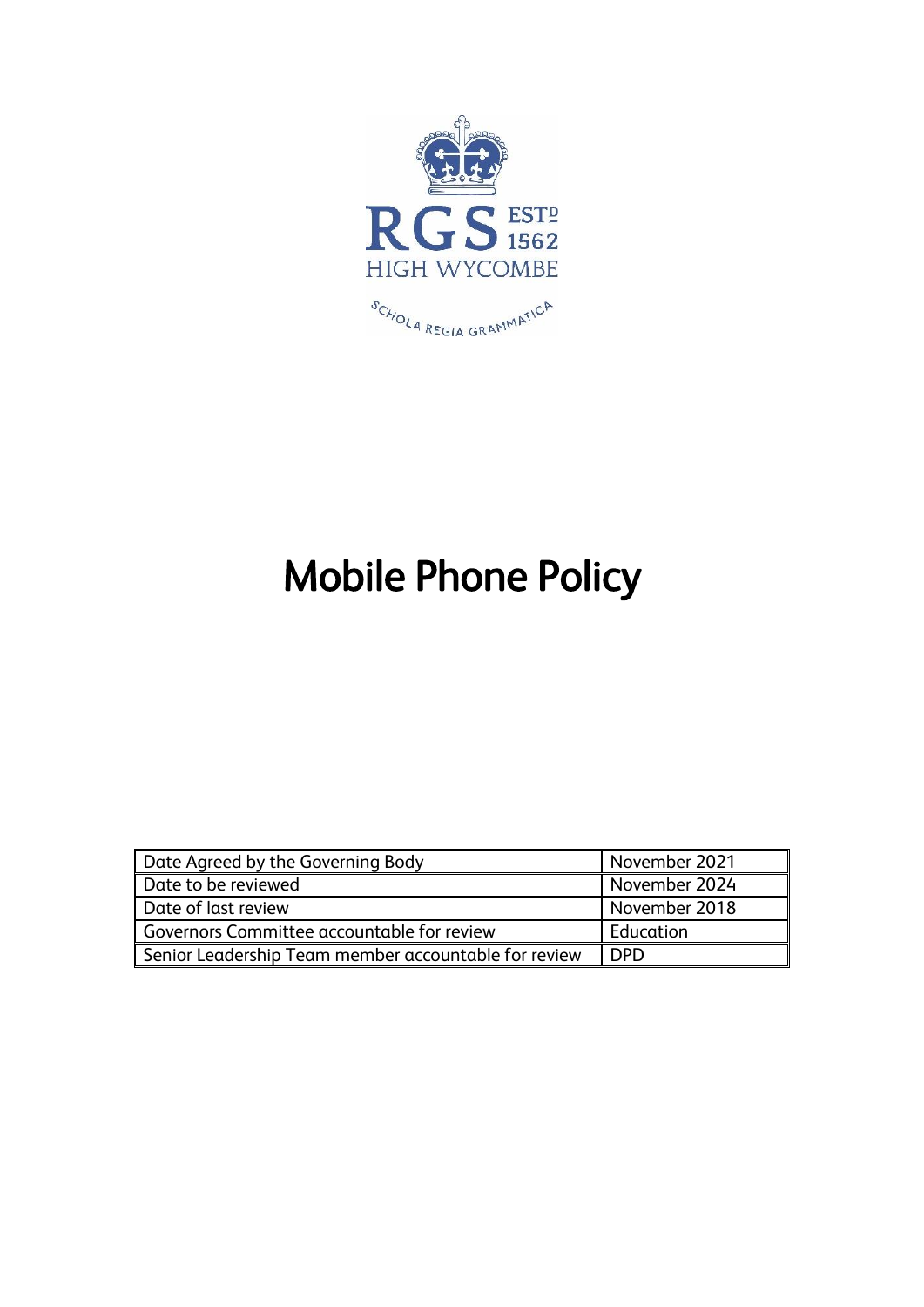

MOBILE PHONE POLICY

## Introduction

At the Royal Grammar School, the welfare and well-being of our students is paramount. The aim of the Mobile Phone Policy is to allow users to benefit from modern communication technologies, whilst promoting safe and appropriate practice through establishing clear and robust acceptable mobile user guidelines. This is achieved through balancing protection against potential misuse with the recognition that mobile phones are effective communication tools. This policy on mobile phones includes all mobile communication devices such as tablets and especially those that have internet access.

## **Scope**

This policy applies to all individuals who have access to personal mobile phones on site. This includes, staff, volunteers, governors, students, parents, visitors and contractors. This list is not exhaustive.

This policy should also be read in conjunction with the following documentation: BMA note: arrange policies in alphabetical order - easier for Inspectors.

- Acceptable Use of ICT Systems
- Additional Boarding Guidance for boarding staff
- Anti-bullying Policy
- Behaviour Policy
- Child Protection Policy
- Guidance on Photography and Recording of Images of RGS Students
- Online-Safety Policy
- Preventing Radicalisation Policy
- Staff Code of Conduct
- Staff Handbook
- Valuables Guidance

## Code of Conduct

Our aim is that all individuals:

- Have a clear understanding of what constitutes misuse.
- Know how to minimise risk.
- Avoid putting themselves into compromising situations which could be misinterpreted and lead to possible allegations.
- Understand the need for professional boundaries and clear guidance regarding acceptable use.
- Are responsible for self-moderation of their own behaviours.
- Are aware of the importance of reporting concerns promptly.

It is recognised that imposing rigid regulations on the actions of others can be counterproductive. An agreement of trust is therefore promoted regarding the carrying and use of mobile phones within our school setting, which is agreed to by all users.

## Personal Mobiles – Staff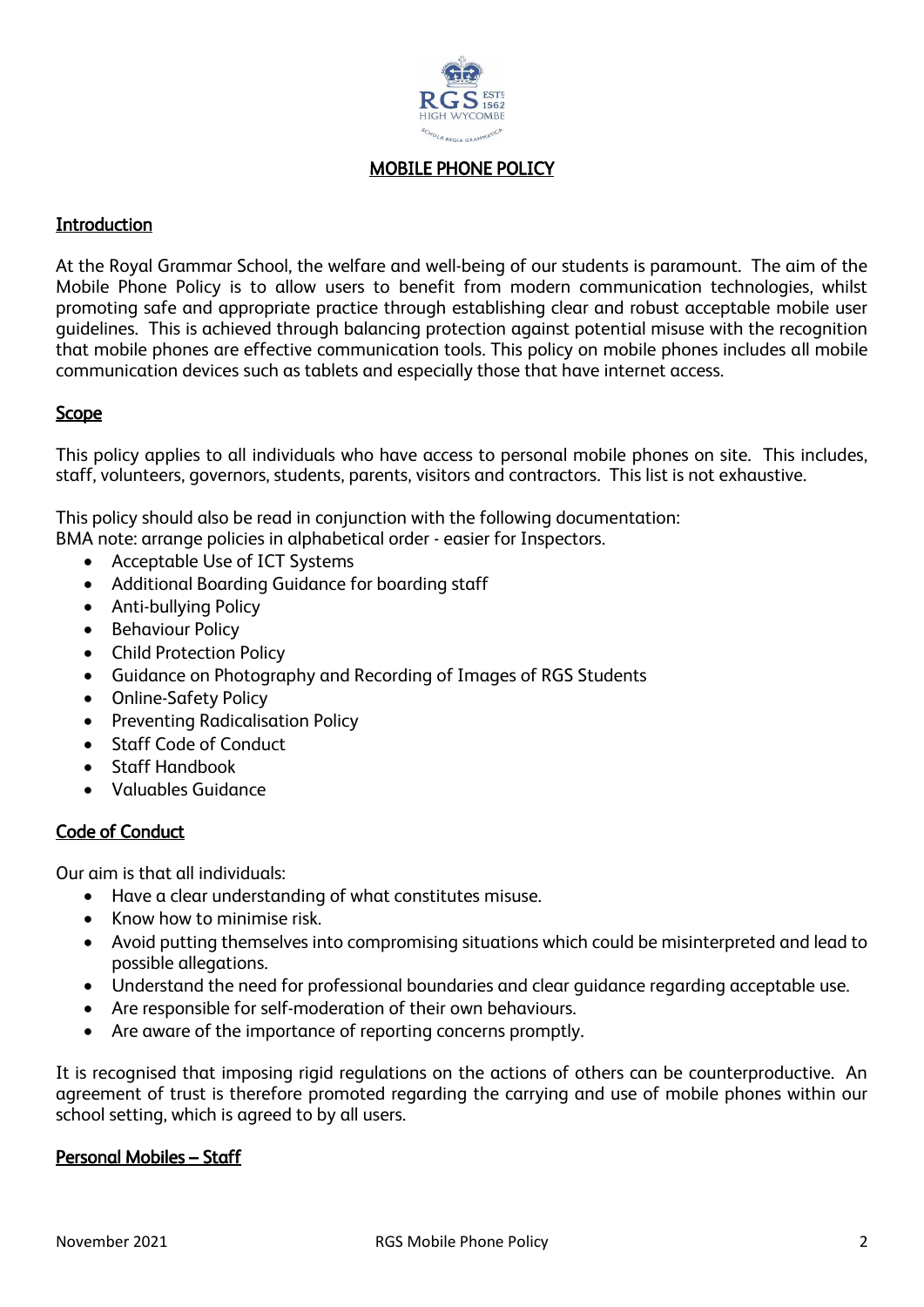- Staff are not permitted to make/receive calls/texts/emails during contact time with students. Emergency contact should be made via the School Office.
- Staff should have their phones on silent or switched off and out of sight during contact time and as they move around the school.
- Mobile phones should not be used in a space where students are present (e.g. classroom, corridors, etc.)
- The use of phones (including receiving/sending of texts/emails) should be limited to non-contact time when no students are present e.g. in office areas, staff room, empty classrooms.
- Should there be exceptional circumstances (e.g. acutely sick relative), staff should make a member of the ST aware of this so they can have their phone available in case they have to receive an emergency call.
- Staff are not permitted to use recording equipment on their mobile phones, subject to use of one of the approved RGS Twitter accounts - see below. Hence Legitimate recordings and photographs should be made using school equipment such as iPads and the Guidance on Photography and Recording Images of RGS Students must be followed. Any photographs of students used for an RGS Twitter account must be deleted after they have been tweeted.

## Mobile Phones for Work Related Purposes

We recognise that mobile phones provide a useful means of communication on off-site activities. There are school mobile phones available from the Educational Visits Coordinator's Office (EVC Office). There are rare cases where it is acceptable for staff to use a personal mobile phone for off-site activities. However, staff should ensure that:

- In the case of an emergency when it is necessary for students to have the personal mobile phone number of a member of staff it must be stressed that the number is only to be kept for the duration of the activity or until a school mobile phone can be used. Students and staff should delete the phone numbers at the end of the activity.
- When staff use personal mobile phones for tweets about school activities this is done using the official RGS Twitter accounts and the Guidance on Photography and Recording of Images of RGS Students is followed. Any photographs of students used for a RGS Twitter account must be deleted after they have been tweeted.

## Personal Mobile Phones – Students

We recognise that mobile phones are part of everyday life for many students and that they can play an important role in helping students to feel safe and secure. However, we also recognise that they can prove a distraction in school and can provide a means of bullying or intimidating others. Therefore:

- All students must understand and follow the Valuables Guidance. (To be found on the school website and on SharePoint).
- Mobile phones must be turned off and kept in a secure place i.e. a locker. They must not be seen or heard anywhere on the school site during the school day (8.40 – 3.30) except where the school has given permission for educational purposes.
- Guidance for students on mobile phones who live in Fraser Youens Boarding House is contained in a separate document "Additional Guidance for Boarders and Staff on Mobile Phones and Tablets".

Where mobile phones are used in or out of school to bully, intimidate or cause distress to others, the School has the right to intervene and apply appropriate sanctions; please refer to School Rules, Anti-Bullying Policy and Behaviour Policy.

## Volunteers, Visitors, Governors, Contractors